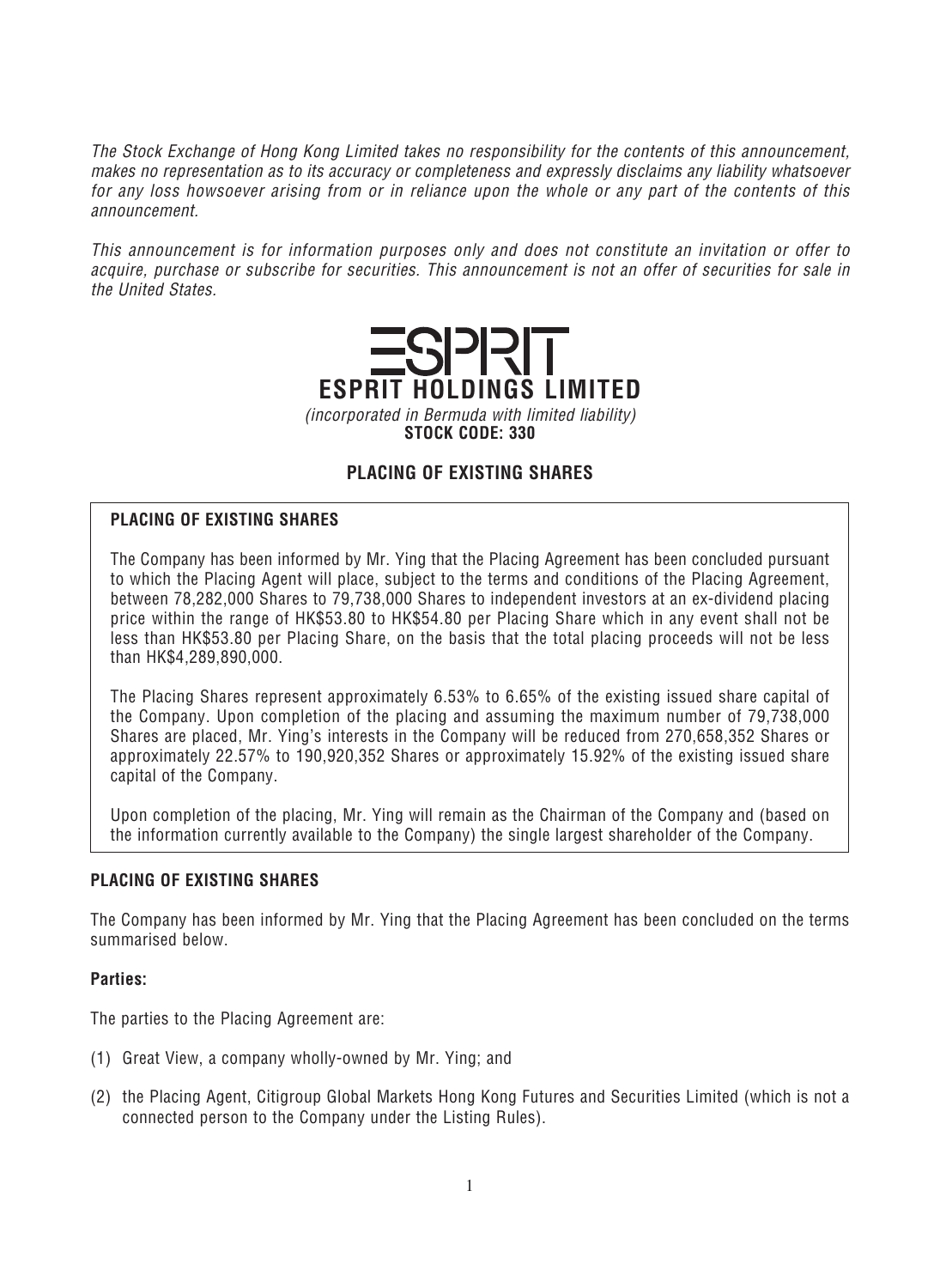*Mr. Ying is the Chairman and substantial shareholder of the Company and holds, through Great View, 270,658,352 Shares representing approximately 22.57% of the existing issued share capital of the Company.*

*Upon completion of the placing and assuming the maximum number of 79,738,000 Shares are placed, Mr. Ying's interest in the Company will be reduced to 190,920,352 Shares (representing approximately 15.92% of the issued share capital of the Company). Mr. Ying will also remain as the Chairman of the Company and (based on information currently available to the Company) the single largest shareholder of the Company.*

#### **Placees:**

*The placees of the placing will be independent investors who are not connected persons of the Company as defined in the Listing Rules.*

#### **Number of Placing Shares:**

*Between 78,282,000 Shares to 79,738,000 Shares, representing approximately 6.53% to 6.65% of the existing issued share capital of the Company.*

#### **Placing Price:**

*The placing price shall be computed on an ex-dividend basis within the range of HK\$53.80 to HK\$54.80 per Placing Share, representing a discount of approximately 4.01% to 2.23% to the effective ex-dividend closing price of HK\$56.05 per Share (i.e. the closing price of HK\$56.50 per Share as quoted on the Stock Exchange on Tuesday, March 22, 2005 less the interim dividend of HK\$0.45 per Share). The Placing Agent has agreed that total placing proceeds will not be less than HK\$4,289,890,000.*

#### **Conditions of the Placing:**

*The Placing is conditional upon, inter alia, there having been, prior to completion of the Placing, no breach of the representations, warranties and undertakings given by Great View.*

#### **Completion of the Placing:**

*Completion of the Placing is currently expected to take place on Tuesday, March 29, 2005.*

# **DEFINITIONS**

| "Board"         | the board of directors of the Company                                                                                                                                                                                               |
|-----------------|-------------------------------------------------------------------------------------------------------------------------------------------------------------------------------------------------------------------------------------|
| "Company"       | Esprit Holdings Limited, a limited liability company incorporated under the<br>laws of Bermuda, the Shares of which are listed with a primary listing on the<br>Stock Exchange and a secondary listing on the London Stock Exchange |
| "Great View"    | Great View International Limited, a company incorporated under the laws of<br>the British Virgin Islands and wholly-owned by Mr. Ying                                                                                               |
| "Listing Rules" | the Rules Governing the Listing of Securities on the Stock Exchange                                                                                                                                                                 |